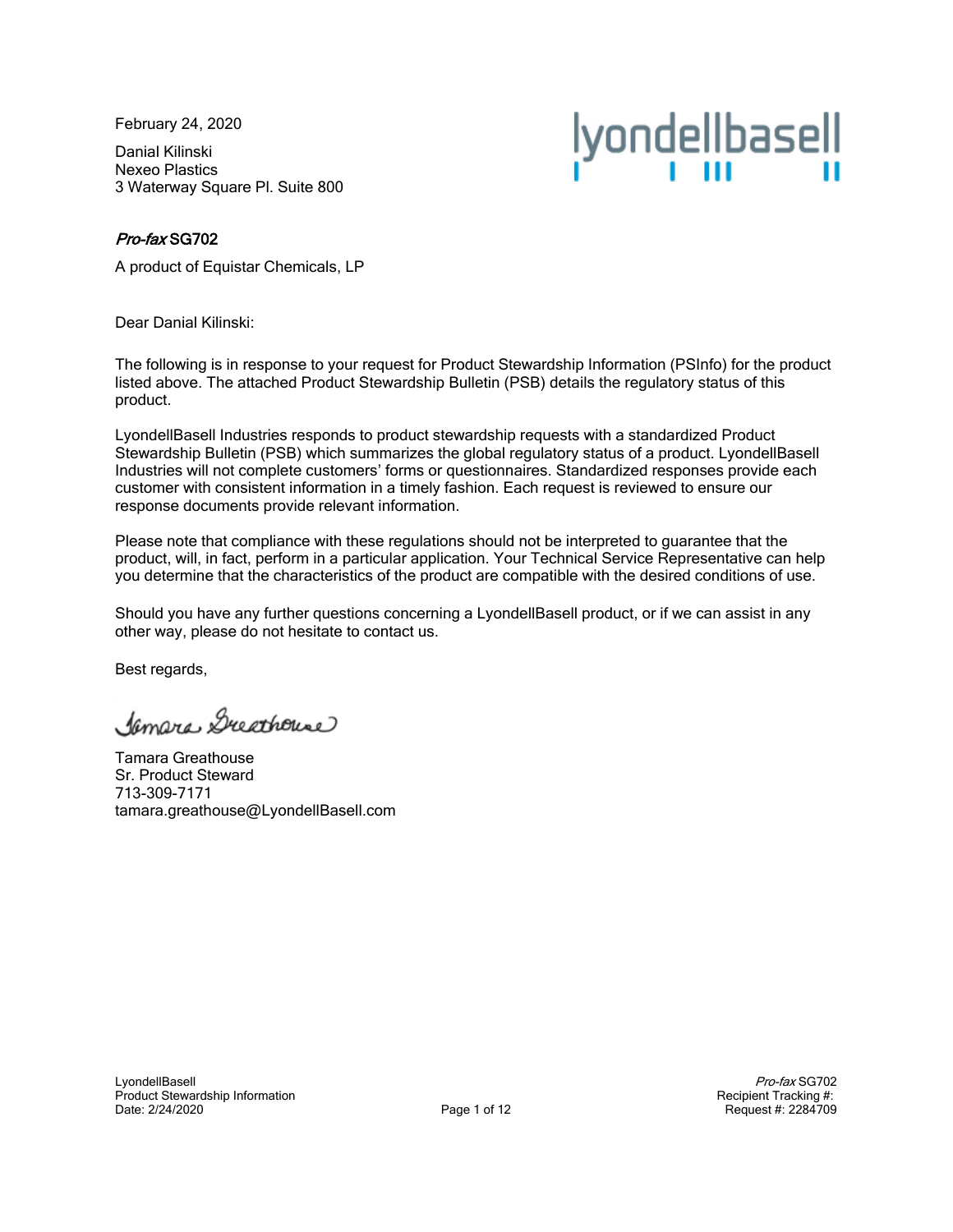## Product **Stewardship Bulletin**



# Pro-fax SG702

A product of Equistar Chemicals, LP

## **European Union**

This product complies with the relevant requirements of Regulation 1935/2004/EC (Framework Regulation) as applicable to intermediate materials (e.g. plastic powders, plastic granules or plastic flakes).

This product complies with the relevant requirements of Regulation 2023/2006/EC (GMP) and as amended, applicable to intermediate materials (e.g. plastic powders, plastic granules or plastic flakes).

This product complies with the relevant requirements of Regulation 10/2011/EC (PIM) as amended, applicable to intermediate materials (e.g. plastic powders, plastic granules or plastic flakes).

The monomers and additives used to produce this product are listed in the Union List of Authorized Substances of Regulation 10/2011/EC and subsequent amendments.

EU Regulation 10/2011/EC specifies 10 mg/dm2 as the maximum overall migration (OML) from the finished plastic food contact material or article. The OML and SMLs (when applicable) should be determined according to the requirements specified in EU Regulation 10/2011/EC and subsequent amendments. The OML and SML determinations are the responsibility of the manufacturer of the finished plastic food contact material or article. In addition, we remind you that the manufacturers of the finished food contact material or article must verify that the finished material or article, manufactured according to good manufacturing practices, does not modify the organoleptic properties of the food.

## SML Components

This product contains one or more components with Specific Migration Limits (SMLs).

SML = 1 mg/kg (expressed as Aluminium)

68320; Octadecyl 3(3,5-Di-tert-butyl-4-hydroxyphenyl) propionate; SML = 6 mg/kg

#### Dual Use Additives

This product contains one or more Dual Use Additives as defined in Regulation 10/2011/EC.

 $\blacktriangleright$  E 470a Calcium salts of fatty acids

Pro-fax SG702 Recipient Tracking #: Request #: 2284709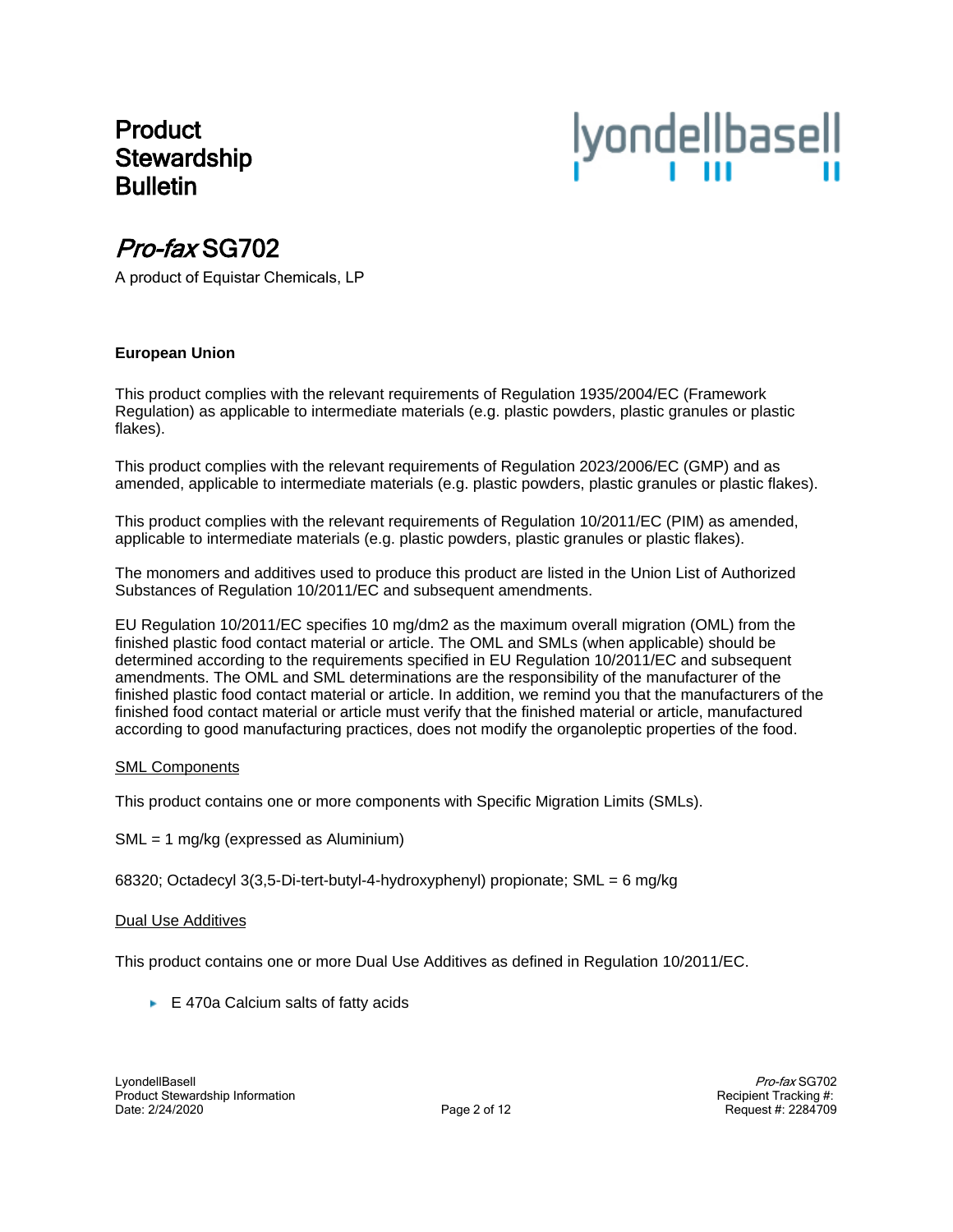## **EU National Legislations**

The composition of this product complies with the following National Legislations, Recommendations or Communications for the production of food packaging. For other National Legislations, Recommendations or Communications not recognized below, please see compliance statement provided under EU Regulation 10/2011/EC (PIM).

Germany: BfR Recommendation VII - Polypropylene (as of 01.07.2016)

Warenwet: Verpakkingen en Gebruiksartikelen (Warenwet)- Last update, Chapter 1 - Kunststoffen.

## **United States**

The base resin in this product meets the FDA requirements contained in the Code of Federal Regulations in 21 CFR 177.1520(a)(3)(i) and (c)3.1a.

This product may also contain adjuvant substances that may be safely used in polymers used for the manufacture of articles that come into direct contact with food. According to our information, the substances used in this product meet the requirements of their respective FDA regulations and 21 CFR 177.1520(b).

In summary, this product meets the FDA criteria in 21 CFR 177.1520 for food contact applications, excluding cooking, listed under conditions of use C through H in 21 CFR 176.170(c), Table 2, and can be used in contact with all food types as listed in 21 CFR 176.170(c), Table 1.

## **China**

#### GB4806.1-2016 - Food Contact Material & Articles General Safety Requirement

This product complies with relevant requirements of GB4806.1-2016 - Food Contact Material & Articles General Safety Requirement, as applicable to Plastic Resins.

#### GB4806.6-2016 - National Food Safety Standard: Food Contact Resins

The base resin in this product complies with the specifications established in GB4806.6-2016, "National Food Safety Standard: Food Contact Resins", Appendix A.1, Serial Number 29, resin type PP."

No monomer(s) with SMLs are present in this base resin.

#### GB9685-2016 - National Food Safety Standard: Additives for use in Food Contact Materials and Articles

The additives used in this product comply with the requirement of "GB9685-2016 National Food Safety Standard: Additives for use in Food Contact Materials and Articles" and relevant approval announcements.

Additives with Max Residual (QM) are not intentionally used in this product.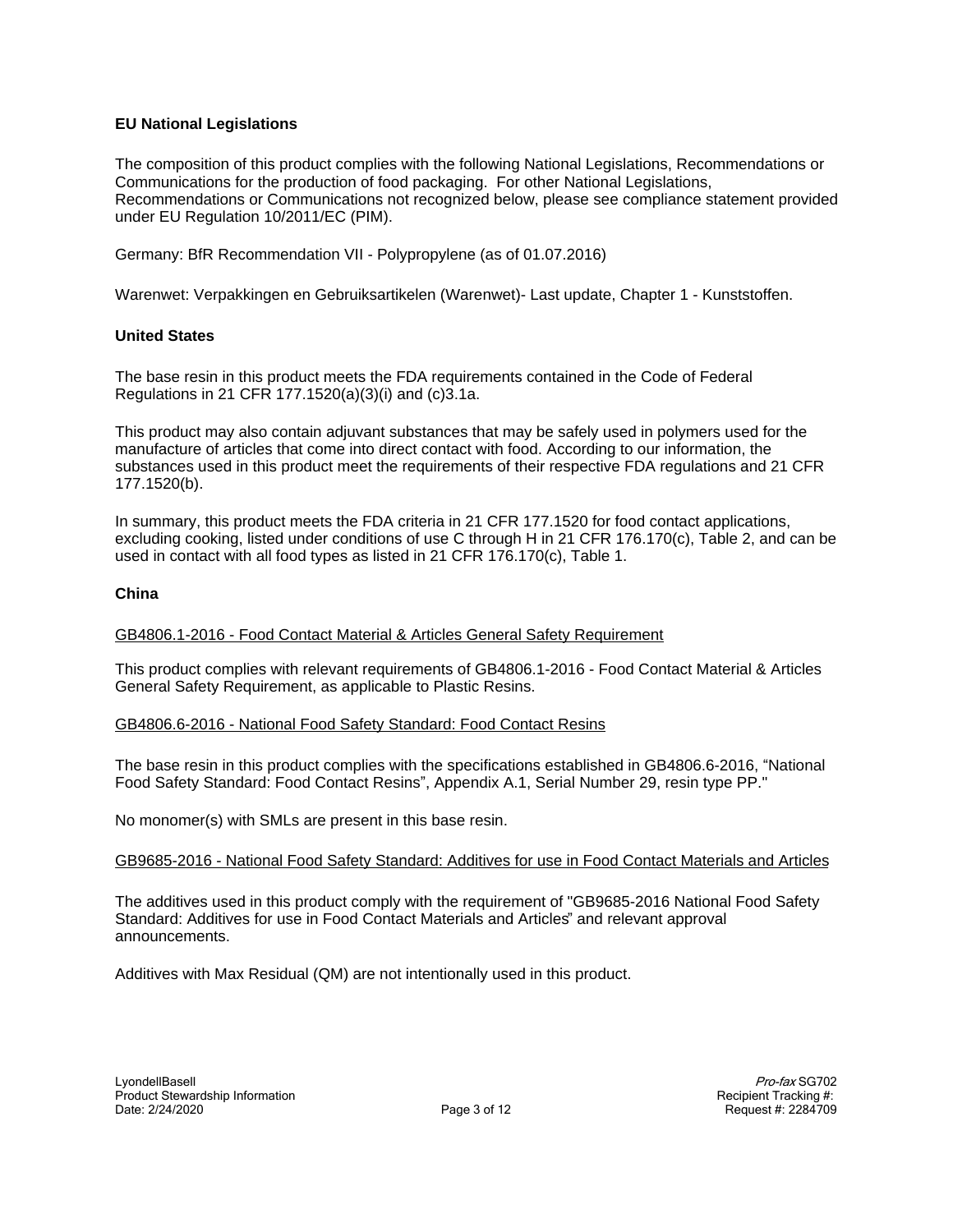## SML/SML(T) Additives:

The following additives with Specific Migration Limit (SML) and/or Total Specific Migration Limit (SML (T)) specifications are used in this product:

FCA 0576; Octadecyl 3-(4-hydroxy-3,5-di-tert-butylphenyl)propionate; SML = 6mg/kg

### General Remarks

GB4806.1-2016 "Food Contact Materials & Articles -General Safety Requirement" Clause 8.4, requires only the manufacturer of the finished plastic food contact article to declare compliance with OML specification.

Final plastic food contact articles may have additional compliance requirements and are the responsibility of the manufacturer of the finished plastic food article.

## **South America**

#### **MERCOSUR**

This product contains only monomers and/or polymers listed on the positives list in Annex I, of MERCOSUR GMC RES. No. 2/12, Positive list of monomers and polymers to be used in packaging in contact with food.

This product contains only additives included in Annex 1, of MERCOSUR GMC RES. No. 39/19, Positive list of additives to be used in packaging in contact with food.

This product contains one or more components with LMEs (Specific Migration Limits).

► Octadecyl 3(3,5-Di-tert-butyl-4-hydroxyphenyl) propionate; LME = 6 mg/kg

#### **Canada**

A letter of "no objection" for food contact use of this product has been obtained from HPFB.

The HPFB publishes the polymer products which have "no objection" letters on their website at: http://www.hc-sc.gc.ca/fn-an/legislation/guide-ld/polymers\_tc-polymere\_tm\_e.html.

Consult the HPFB list at the above website for information on this product and for any limitations of use that may have been assigned to this product by HPFB.

## **Allergen Statements**

#### **Allergen - Food Allergen European Regulation 1169/2011**

The food ingredients listed in Annex II of Regulation (EU) No 1169/2011, are not used in the manufacture of or formulation of this product. However, this product has not been tested for these substa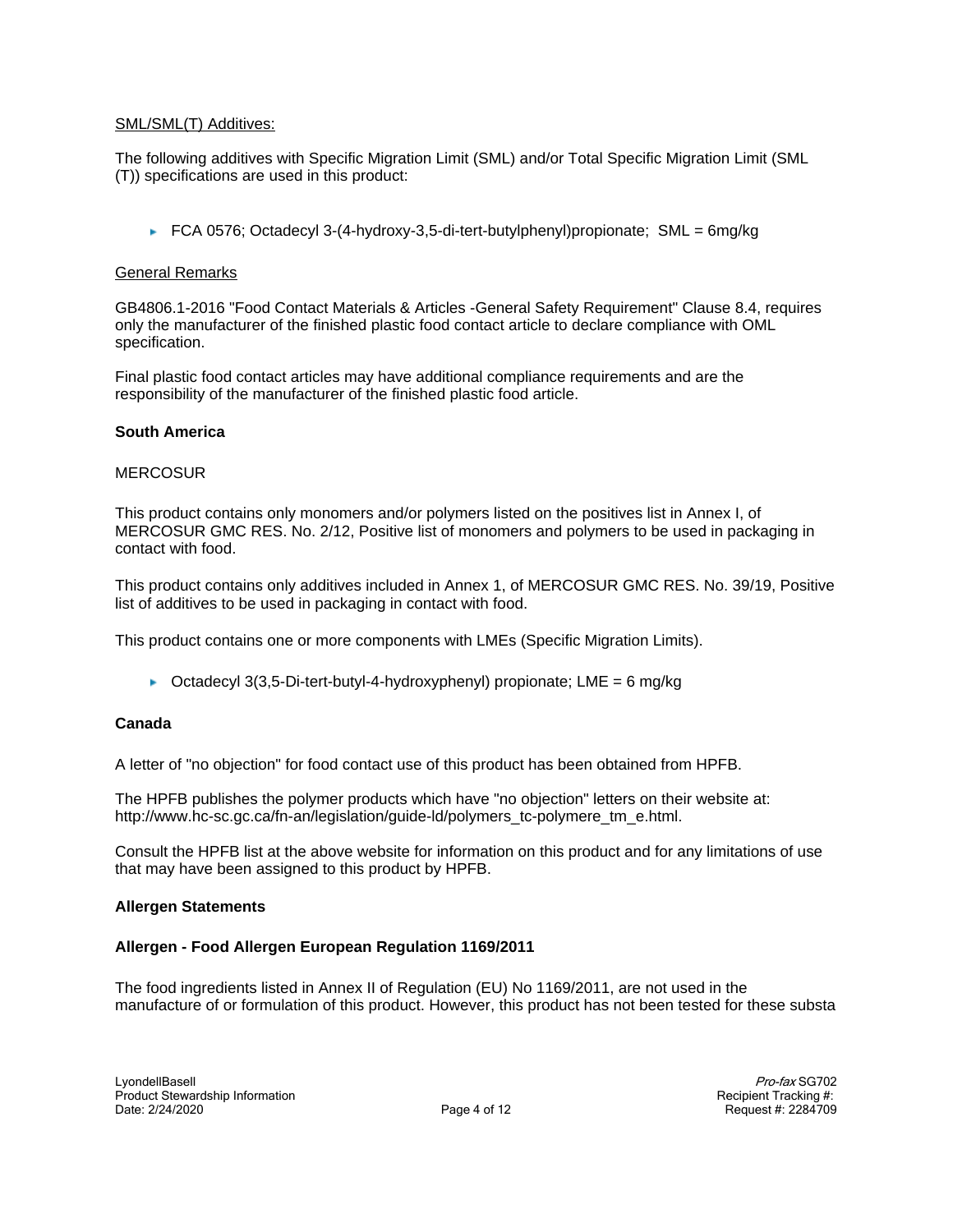## **Allergen - Food Allergen Labeling and Consumer Protection Act of 2004 (FALCPA)**

No major food allergens (e.g., Milk, Eggs, Fish, Crustacean Shellfish, Tree Nuts, Wheat, Peanuts, Soybeans, Sesame Seeds, Sulphites) nor protein derived from them are used in the formulation or manufacture of this product. However, this product has not been tested for these substances.

#### **Food Allergens**

The following list of allergens are not used in the manufacture of or formulation of this product. However, we do not test our products for these substances.

The list includes:

Peanuts, peanut oil, any peanut products; Tree nuts (almonds, Brazil nuts, chestnuts, filberts, hazelnuts, hickory nuts, macadamia nuts, pecans, pine nuts, pistachios, and walnuts); Refined or unrefined oils; Milk (casein) or milk products, dairy products, dairy derivatives, lactose with protein; Eggs or egg products; Soybeans, soy flour, any soy products; Fish (e.g. cod, salmon) or fish products; Shellfish, crustaceans (e.g. shrimp, crabs, lobsters, oysters, clams, scallops, crayfish); Molluscs (e.g. snails, clams, squid, octopi) or mollusc products; Sulfites; Food colors; Carmine; Cochineal; Corn; Celery or celery products; Wheat (gluten) or wheat products; Seeds (e.g. cotton, poppy, sesame, sunflower, mustard) or seed products; Aspartame; Monosodium glutamate (MSG); Caffeine; Hydrogenated vegetable protein (HVP); Hydrolized protein; Grains (e.g. rye, barley, oats); Lecithin; Lupine or lupine products;

#### **Biomedical Policy**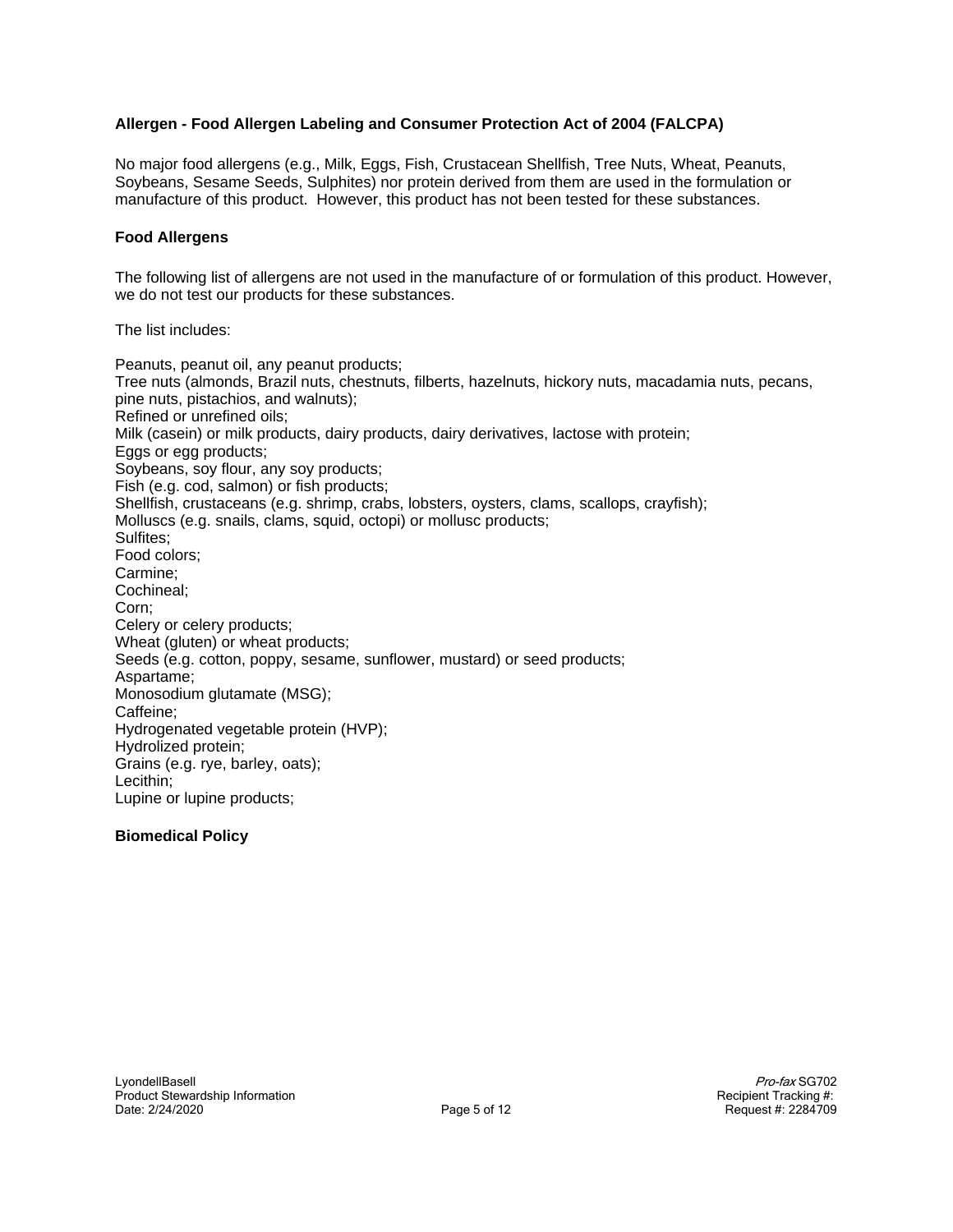This product(s) may not be used in:

(i) any U.S. FDA Class I, Health Canada Class I, and/or European Union Class I Medical Devices, without prior notification to Seller for each specific product and application; or (ii) the manufacture of any of the following, without prior written approval by Seller for each specific product and application: (1) U.S. FDA Class II, Health Canada Class II or Class III, and/or European Union Class II Medical Devices; (2) film, overwrap and/or product packaging that is considered a part or component of one of the aforementioned Medical Devices; (3) packaging in direct contact with a pharmaceutical active ingredient and/or dosage form that is intended for inhalation, injection, intravenous, nasal, ophthalmic (eye), digestive, or topical (skin) administration; (4) tobacco related products and applications; (5) electronic cigarettes and similar devices.

(iii) Additionally, the product(s) may not be used in: (1) U.S. FDA Class III, Health Canada Class IV, and/or European Class III Medical Devices; (2) applications involving permanent implantation into the body; (3) life-sustaining medical applications.

All references to U.S. FDA, Health Canada, and European Union regulations include other country's equivalent regulatory classifications.

## **Animal Based Raw-Materials (BSE/TSE)**

## **Tallow**

Tallow derived additives may be used in the manufacture of this product.

## **United States**

One or more additives in this product may be derived from animal sources. Our suppliers have stated that their additive is derived from bovine material. They have assured us that the animal material is sourced from the United States, Canada or Mexico. The bovine material can be any part of the animal. There were two sets of process conditions specified by our suppliers for processing the bovine material. These are: (1) Hydrogenation of tallow @200 deg. C, hydrolysis @260 deg. C, and 48 bar for 1.5-2 hours and vacuum distillation @232 deg. C; (2) Hydrolysis of tallow @260 deg. C and 700 psig for 3 hours, hydrogenation of stearic acid @232 deg. C and 300 psig for 2.5 hours, and distilled at 232 deg. C for 5 minutes.

#### **Epoxy Derivatives**

The materials BADGE, BFDGE or NOGE are not intentionally added in this product as referenced in Commission Regulation 1895/2005/EC, on the use of certain epoxy derivatives in materials and articles intended to come into contact with foodstuffs as plasticizers, additives or raw materials.

#### **California Prop 65**

Please refer to the US SDS for communications regarding California Proposition 65.

## **CLP Regulation (EC) No. 1272/2008**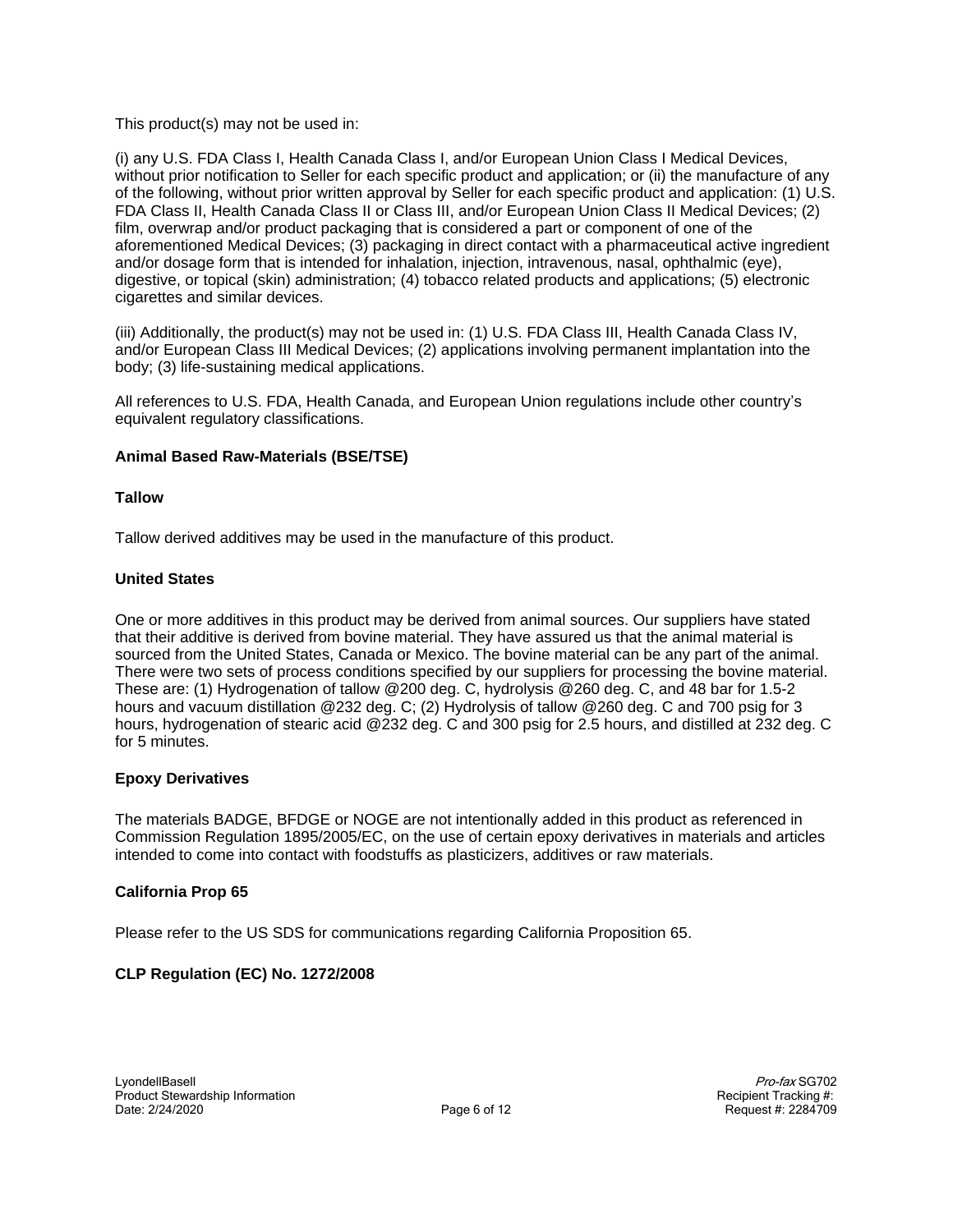CLP Regulation (for "Classification, Labeling and Packaging") Regulation (EC) No 1272/2008, aligns the European Union system of classification, labeling and packaging of chemical substances and mixtures to the Globally Harmonized System (GHS).

Regulation (EC) No 1272/2008 of the European Parliament and of the Council of 16 December 2008 on classification, labeling and packaging of substances and mixtures, amending and repealing Directives 67/548/EEC (for dangerous substances) and 1999/45/EC (for dangerous preparations), and amending Regulation (EC) No 1907/2006.

See Product's European SDS at http://www.lyondellbasell.com for classification and labeling of chemicals which are legally binding within the EU.

## **Genetically Modified Organisms (GMO)**

Components derived from vegetable sources are used in the manufacture of this product. These vegetable sources are not believed to be sourced from Genetically Modified Organisms (GMO's).

#### **Halal Certification**

We do not certify our resins to be HALAL or in compliance with HALAL requirements.

## **Kosher Certification**

This product is not certified Kosher.

#### **Latex**

No materials containing latex or natural rubber are used in the manufacturing, handling and packaging processes for this product.

#### **Medical**

#### **US FDA Drug Master File (DMF)**

Information on this product is not listed in a DMF (Drug Master File).

#### **Metals Content**

#### **US CONEG**

Based on the available documentation provided by our raw material suppliers, this product complies with the CONEG Model Legislation for requirements regarding the defined limit for the sum of heavy metals (lead, mercury, cadmium and hexavalent chromium).

#### **EU Packaging and Packaging Waste**

Based on the available documentation from raw materials suppliers, this product complies with the directive 94/62/EC and as amended concerning the defined limit(s)of heavy metals.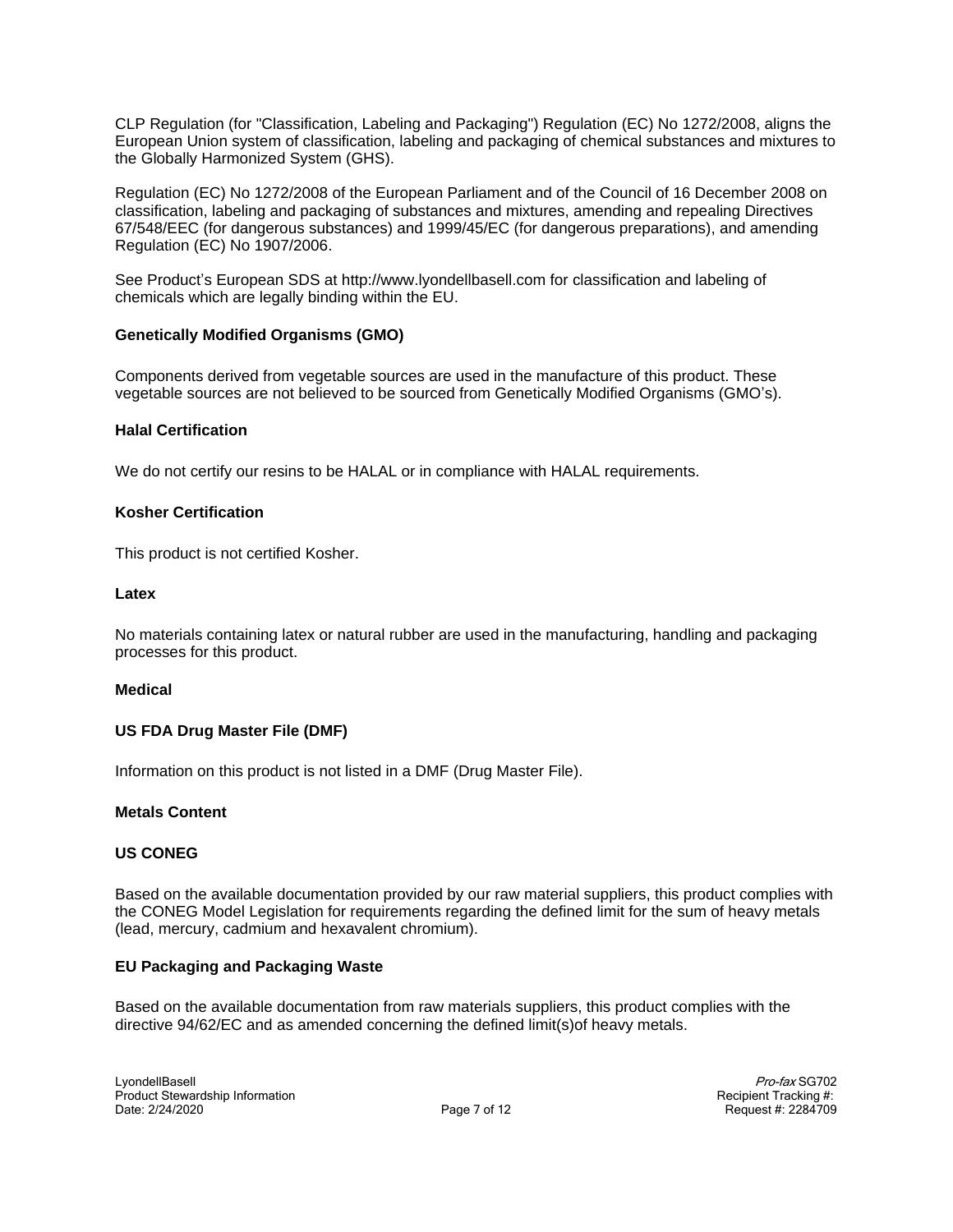## **Heavy Metals Testing**

Testing of resins similar to this product has shown the following metals are not present at the sensitivities listed in parenthesis: antimony(3 ppm), arsenic(2 ppm), barium(2 ppm), cadmium(1 ppm), chromium(1 ppm), lead(2 ppm), mercury(0.01 ppm), selenium(3 ppm), silver(1 ppm).

## **Restriction of Hazardous Substances in Electric and Electronic Equipment (RoHS)**

RoHS Regulation refers to electrical and electronic equipment and not specifically to plastic raw materials. However, based on the available documentation from raw materials suppliers, this product complies with the requirements of the Directives 2002/95/EC and 2011/65/EU, as amended, concerning the limits of cadmium, lead, mercury, hexavalent chromium, polybrominated biphenyls (PBB), polybrominated diphenyl ethers (PBDE), bis(2-ethylhexyl)phthalate (DEHP), butyl benzyl phthalate (BBP), Dibutyl phthalate (DBP) and diisobutyl phthalate (DIBP).

## **Other Chemicals**

The chemical materials listed below are not intentionally used in the manufacture or the formulation of this product. However, this product has not been tested for these chemical materials.

- 2-(2H-1, 2, 3-Benzotriazol-2-yl)-4,6-di-tert-butylphenol; (Benzotriazole); CAS# 3846-71-7;
- 2,4,4'-trichloro-2'-hydroxydiphenyl ether; (Triclosan); CAS# 3380-34-5;
- ▶ 2-mercaptobenzothiazole; MBT; CAS# 149-30-4;
- Acrolein; (propenal); (CAS# 107-02-8);
- Acrylamide; CAS# 79-06-1;
- Aromatic amines;
- Asbestos:
- Azo Dyes and Pigments;
- 1,2-dihydro-acenaphthene; (PAH); CAS# 83-32-9;
- 9H-fluorene: (PAH): CAS# 86-73-7:
- Acenaphthylene; (PAH); CAS# 208-96-8;
- ▶ Anthracene; (PAH); CAS# 120-12-7;
- Benz(a)anthracene; (PAH); CAS# 56-55-3;
- Benzo(a)pyrene; (PAH); CAS# 50-32-8;
- Benzo(b)fluoranthene; (PAH); CAS# 205-99-2;
- Benzo(e)pyrene; (PAH); CAS# 192-97-2;
- Benzo(ghi)perylene; (PAH); CAS# 191-24-2;
- Benzo(j)fluoranthene; (PAH); CAS# 205-82-3;
- Benzo(k)fluoranthene; (PAH); CAS# 207-08-9;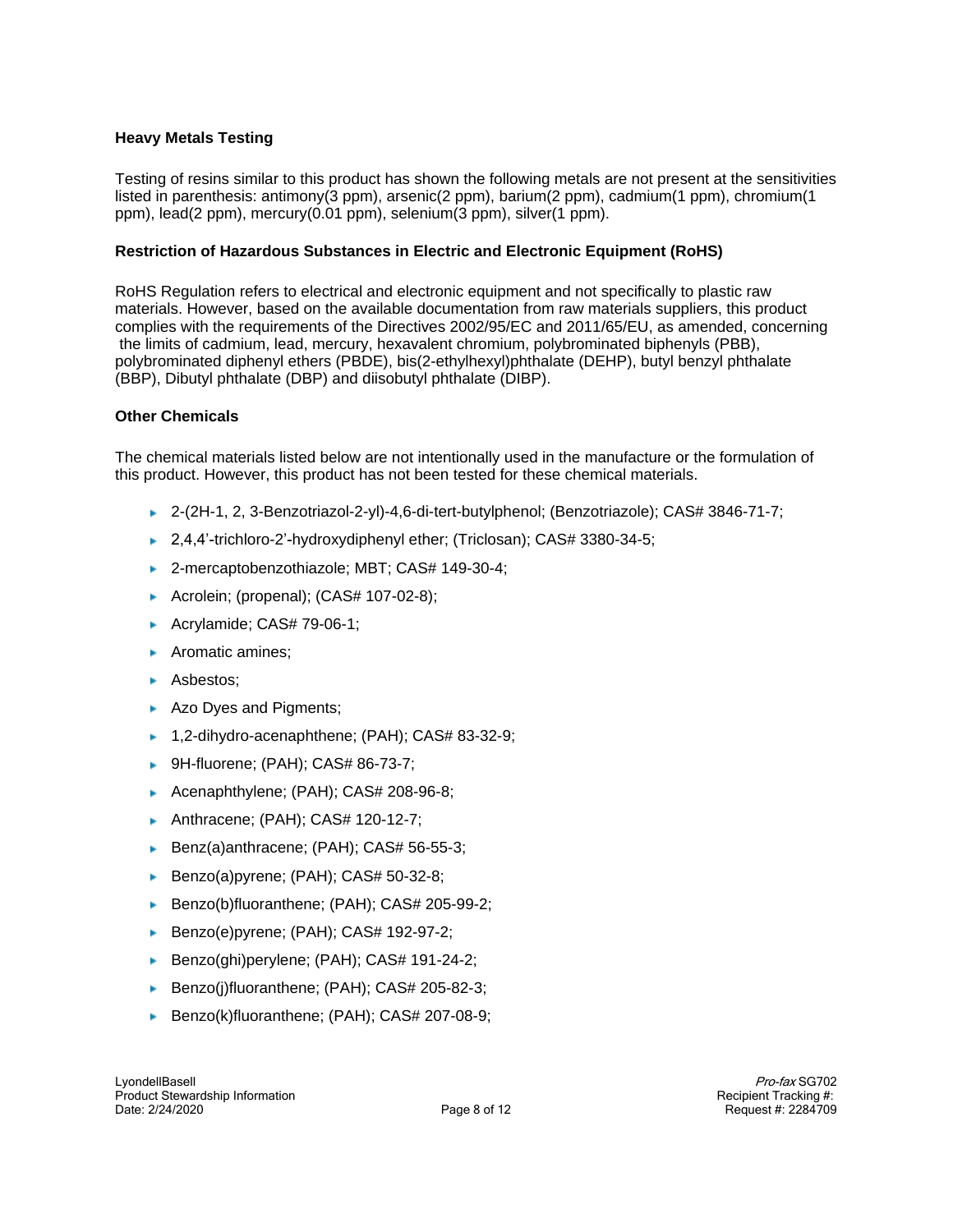- Chrysene; (PAH); 218-01-9;
- Dibenz(a,h)anthracene; (PAH); CAS# 53-70-3;
- Fluoranthene; (PAH); CAS# 206-44-0;
- Fluorene; (PAH); CAS# 86-73-7; Þ.
- Indeno(1,2,3-cd)pyrene; (PAH); CAS# 193-39-5;
- Phenanthrene; (PAH); CAS# 85-01-8;
- Naphthalene; (PAH); CAS# 91-20-3;
- Polycyclic aromatic hydrocarbons;
- Pyrene; (PAH); CAS# 129-00-0
- $\blacktriangleright$  BPA and other Bisphenols including B, C, E, F, G, M, P, S, T and Z;
- Bisphenol A; (BPA); CAS# 80-05-7;
- Butylated hydroxyanisole; (BHA); CAS# 121-00-6 & 25013-16-5;
- **Chlorinated paraffins;**
- Dimethyl fumarate; (DMF); CAS# 624-49-7;
- Dioxins;
- Epichlorohydrin; (ECH); CAS# 106-89-8;
- Flame Retardants;
- Fluorocarbons;
- $\blacktriangleright$  Fluorotelomers
- Formaldehyde; CAS# 50-00-0;
- Melamine; (1,3,5-Triazine-2,4,6-triamine); CAS# 108-78-1;
- ▶ Nonylphenol; CAS# 25154-52-3;
- Nonylphenol ethoxylates; b.
- **Organotin compounds;**
- Perfluorochemicals; (PFCs);
- Perfluorooctane sulfonate; (PFOS); CAS# 1763-23-1;
- Perfluorooctanoic acid; (PFOA); CAS# 335-67-1;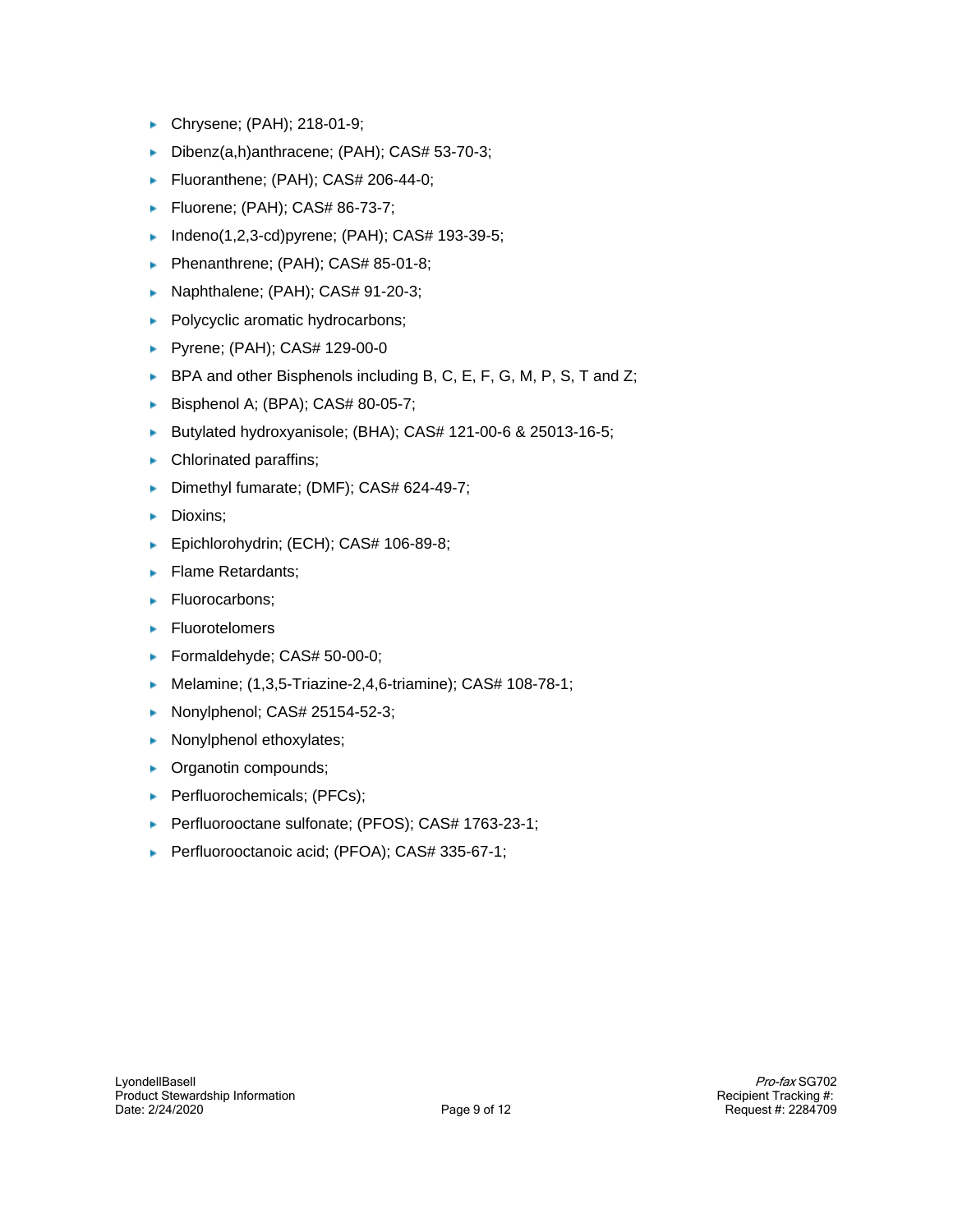**Plasticizers:** 

DINCH; 1,2-Cyclohexanedicarboxylic acid, 1,2-diisononyl ester; CASRN: 166412-78-8; DEHA; Bis(2-ethylhexyl) adipate; CASRN: 103-23-1; BTHC; Butyryl tri-n-hexyl citrate; CASRN: 82469-79-2; TOTM; Tris(2-ethylhexyl)benzene-1,2,4-tricarboxylate; CASRN: 3319-31-1; DINP; Diisononyl Phthalate; CASRN: 28553-12-0; DEHP; di(2-ethylhexyl) phthalate DOP; di-octyl phthalate; CASRN: 117-81-7; DIDP; di-iso-decyl phthalate; CASRN: 26761-40-0; DBP; di-butyl phthalate; or DNBP; di-n-butyl phthalate; CASRN 84-74-2; BBP; butyl benzyl phthalate; CASRN 85-68-7; DNOP; di-n-octyl phthalate; CASRN: 117-84-0; Glycerides, castor-oil mono-, hydrogenated, acetates; CASRN: 736150-63-3;

- $\blacktriangleright$  Polybrominated biphenyls; (PBBs);
- Polybrominated diphenyl ethers; (PBDEs);
- Polybrominated terphenyls; (PBTs);
- $\blacktriangleright$  Polychlorinated biphenyls; (PCBs);
- Polychlorinated naphthalenes; (PCNs);
- $\blacktriangleright$  Polychlorinated terphenyls; (PCTs);
- Polystyrene;
- Polyvinyl chloride; (PVC); CAS# 9002-86-2;
- ▶ Radioactive substances;
- ► Radon; CAS# 10043-92-2;
- Styrene monomer; CAS# 100-42-5;
- ► Tris-nonylphenol phosphite; (TNPP); CAS# 26523-78-4;
- Vinyl chloride monomer; CAS RN 75-01-4; VCM

## **Ozone Depleting Substances**

## **United States**

Materials listed in the Clean Air Act Amendments of 1990 (Class I, CFC's and Class II, HCFC's, Halons and the solvents, carbon tetrachloride and 1,1,1-trichloroethane) are not intentionally used in the production of this product.

## **Montreal Protocol**

ODCs listed in the Montreal Protocol are not used in the manufacture of or formulation of this product.

## **Phthalates**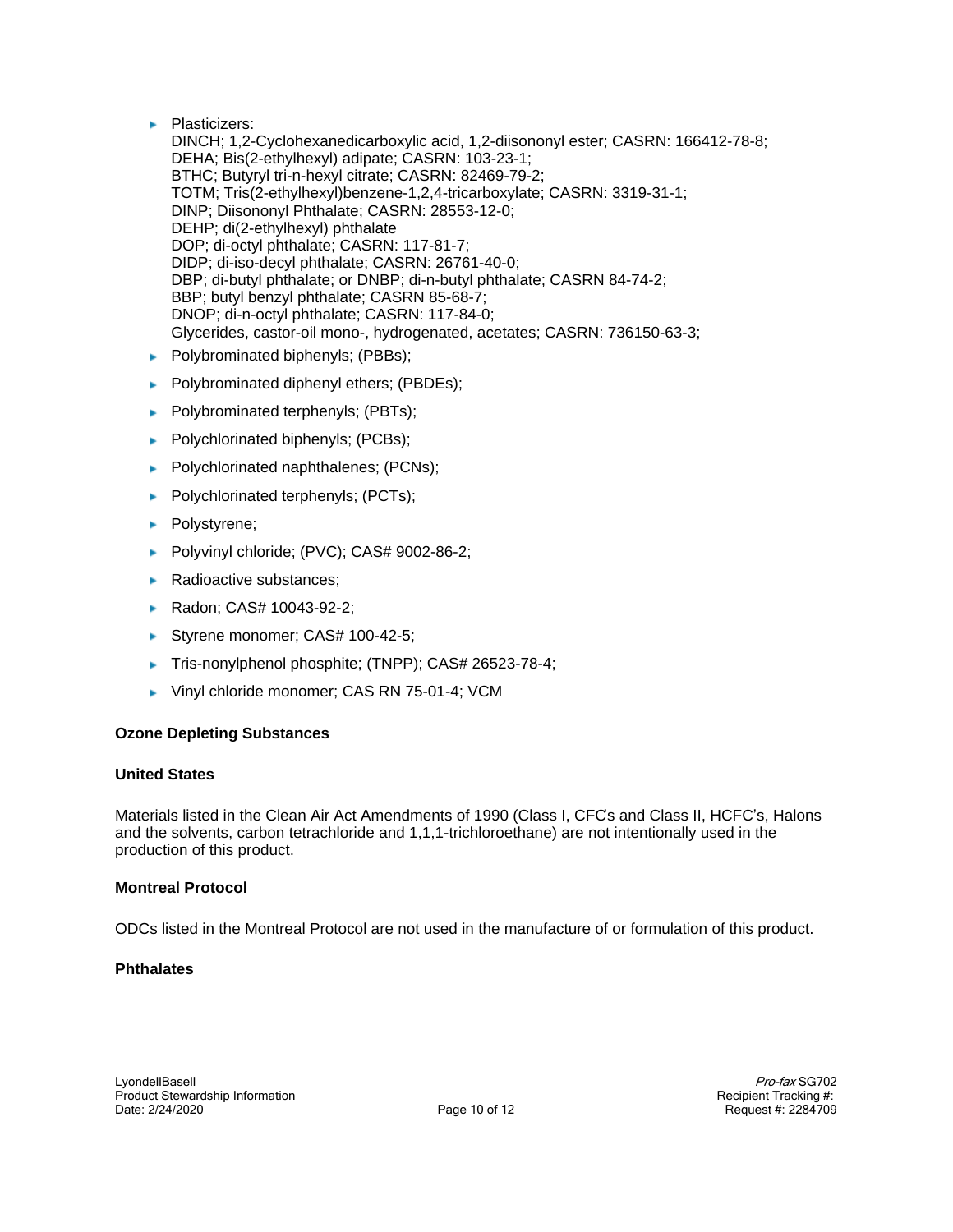Polyolefins do not require the use of plasticizers (such as phthalates) to make them soft and flexible. Lyondellbasell does not add phthalates to its polyolefin products as plasticizers. However, traces of phthalates may be present in some products as impurities from the catalytic system.

### **REACh Information**

This product is manufactured by affiliates and subsidiaries of the LyondellBasell group of companies around the world.

Under the EC Regulation REACh this product is classified as a preparation. If the product has been purchased from any company of the LyondellBasell group of companies registered in the European Union, we confirm that all substances in this preparation have been registered under REACh, in accordance with the deadlines set forth in REACh (Regulation (EU) No. 1907/2006)

We remind you, if this product is purchased from any supplier, including other companies of the LyondellBasell group, which is not established in the European Union, the importer into the European Economic Area (EEA) is responsible for compliance with the requirements of REACh.

Please contact REACH@LYB.COM if you need to discuss the potential Only Representative functionality before importing this product into the EEA.

This product does not contain any of the Annex XIV substances on the Authorisation list or Annex XIV candidate chemicals proposed to be Substances of Very High Concern for Authorisation (List as of January 16th , 2020) above the 0.1 % threshold as stated in REACH (Article 57, Regulation No. 1907/2006) determined either through (i) non-use of the substance, (ii) mass balance calculation, or (iii) specific testing. The current list of all SVHCs can be found at ECHA website link listed below:

https://www.echa.europa.eu/candidate-list-table

#### **Global Chemical Control Regulations**

All ingredients in this product are in compliance with the following chemical inventories:

See Section 15, of the SDS (Safety Data Sheet) for Global Chemical Inventories.

#### **Global Toy Regulations:**

H.R. 4040 establishes consumer product safety standards and other safety requirements for children's products and reauthorizes and modernizes the Consumer Product Safety Commission. The product listed above is a commercial product, not a consumer product although some manufacturers may choose to use this material in consumer products. We have reviewed the act and believe that this material will not impair the ability of our customers to comply with the act, however it is the responsibility of our customers to insure compliance and provide any required testing.

#### **CEN Standard EN 13432:2004**

This product is not suitable for composting.

#### **Energy Recovery - CEN Standard EN 13431:2004**